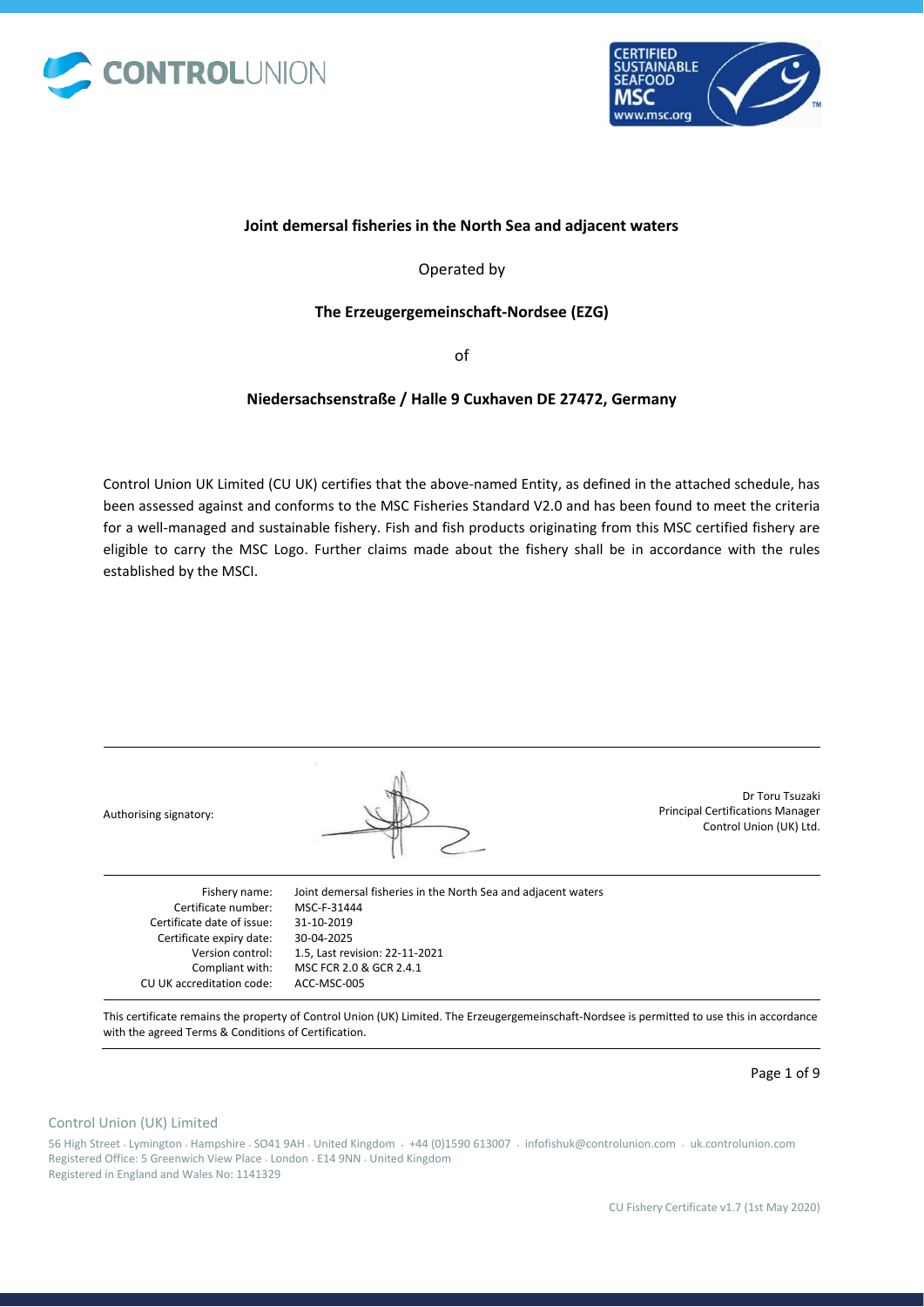



### **CERTIFIED SPECIES AND STOCKS:**

| Common name                         | <b>Species</b>             | <b>ICES Stock description</b> | Overlap with certified ICES fishing areas for EZG |                        |
|-------------------------------------|----------------------------|-------------------------------|---------------------------------------------------|------------------------|
|                                     |                            |                               | Skagerrak (3aN)                                   | North Sea (4)          |
| Atlantic cod                        | Gadus morhua               | 3an, 4, 7d                    | Suspended*                                        | Suspended*             |
| Haddock<br>Melanogrammus aeglefinus | 3an, 4, 6a                 | ✓                             | ✓                                                 |                        |
|                                     |                            | 7b-k                          |                                                   |                        |
| Hake                                | Merluccius merluccius      | Northern stock                | ✓                                                 | $\checkmark$           |
| Ling                                | Molva molva                | 3a, 4a etc. (other areas)     | ✓                                                 | $\checkmark$ (4a only) |
| Megrim                              | Lepidorhombus whiffiagonis | 4а, 6а                        |                                                   | $\checkmark$ (4a only) |
| Plaice                              | Pleuronectes platessa      | Subdivisions 21-23            |                                                   |                        |

Authorising signatory:



Dr Toru Tsuzaki Principal Certifications Manager Control Union (UK) Ltd.

| Fishery name:              | Joint demersal fisheries in the North Sea and adjacent waters |
|----------------------------|---------------------------------------------------------------|
| Certificate number:        | MSC-F-31444                                                   |
| Certificate date of issue: | 31-10-2019                                                    |
| Certificate expiry date:   | 30-04-2025                                                    |
| Version control:           | 1.5, Last revision: 22-11-2021                                |
| Compliant with:            | MSC FCR 2.0 & GCR 2.4.1                                       |
| CU UK accreditation code:  | ACC-MSC-005                                                   |

This certificate remains the property of Control Union (UK) Limited. The Erzeugergemeinschaft-Nordsee is permitted to use this in accordance with the agreed Terms & Conditions of Certification.

### Control Union (UK) Limited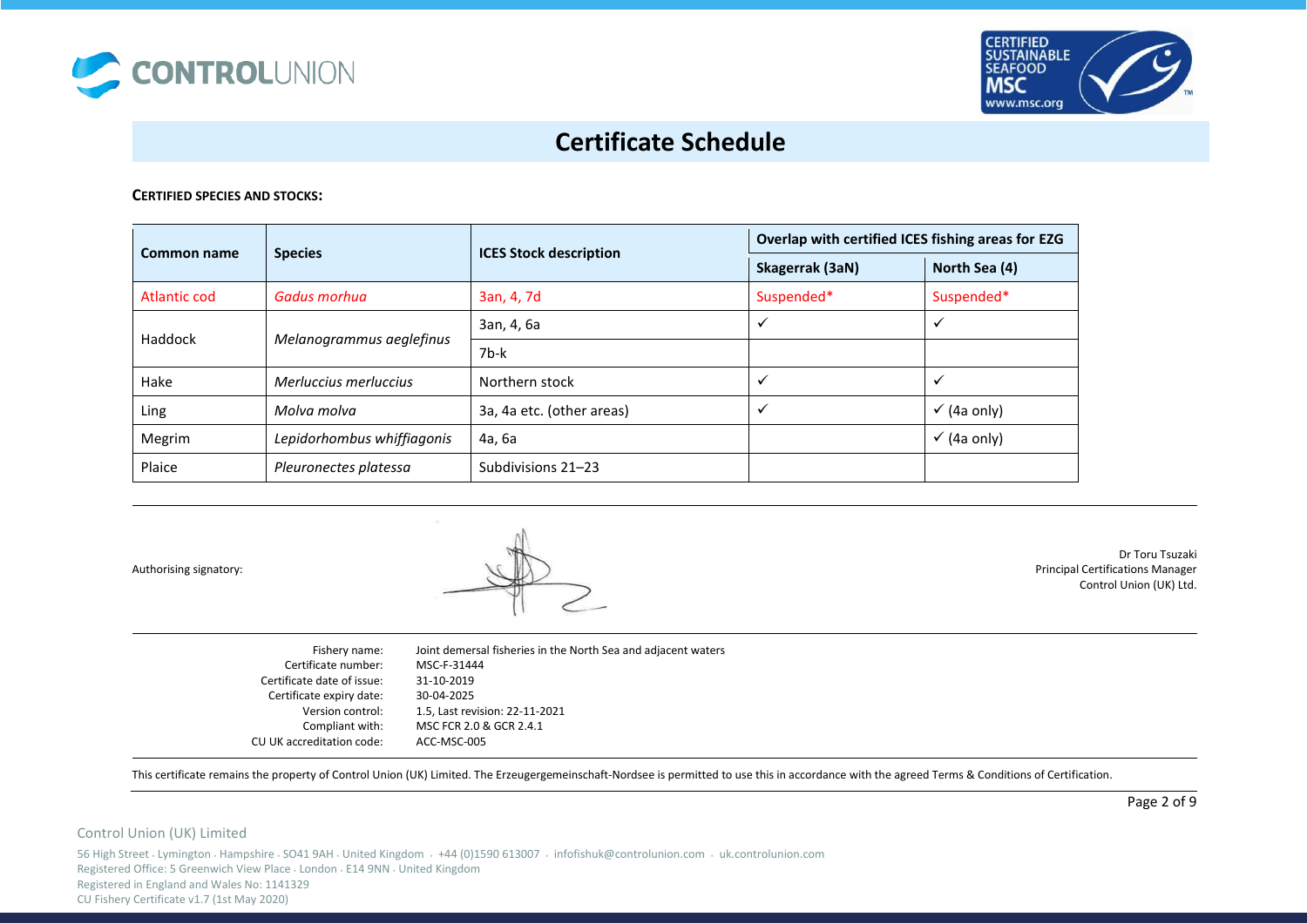



| Common name    | <b>Species</b>       | <b>ICES Stock description</b> | Overlap with certified ICES fishing areas for EZG |                             |
|----------------|----------------------|-------------------------------|---------------------------------------------------|-----------------------------|
|                |                      |                               | Skagerrak (3aN)                                   | North Sea (4)               |
|                |                      | 3an, 4                        | ✓                                                 | ✓                           |
|                |                      | 7d                            |                                                   |                             |
| Saithe         | Pollachius virens    | 3a, 4, 6                      | ✓                                                 | $\checkmark$                |
| Dover sole     | Solea solea          | 3a, 22-24                     | $\checkmark$                                      |                             |
|                |                      | $\overline{4}$                |                                                   | $\checkmark$                |
| Tusk           | Brosme brosme        | <b>Northeast Atlantic</b>     | $\checkmark$                                      | $\checkmark$                |
| Whiting        | Merlangius merlangus | 4, 7d                         |                                                   | $\checkmark$                |
| Norway lobster | Nephrops norvegicus  | <b>FU7 Fladen Ground</b>      |                                                   | $\checkmark$ (FU7 only)     |
|                |                      | 3a                            | ✓                                                 |                             |
| Northern prawn | Pandalus borealis    | 3a, 4a East                   | $\checkmark$                                      | $\checkmark$ (4a East only) |

Authorising signatory:



Dr Toru Tsuzaki Principal Certifications Manager Control Union (UK) Ltd.

| Joint demersal fisheries in the North Sea and adjacent waters |
|---------------------------------------------------------------|
| MSC-F-31444                                                   |
| 31-10-2019                                                    |
| 30-04-2025                                                    |
| 1.5, Last revision: 22-11-2021                                |
| MSC FCR 2.0 & GCR 2.4.1                                       |
| ACC-MSC-005                                                   |
|                                                               |

This certificate remains the property of Control Union (UK) Limited. The Erzeugergemeinschaft-Nordsee is permitted to use this in accordance with the agreed Terms & Conditions of Certification.

### Control Union (UK) Limited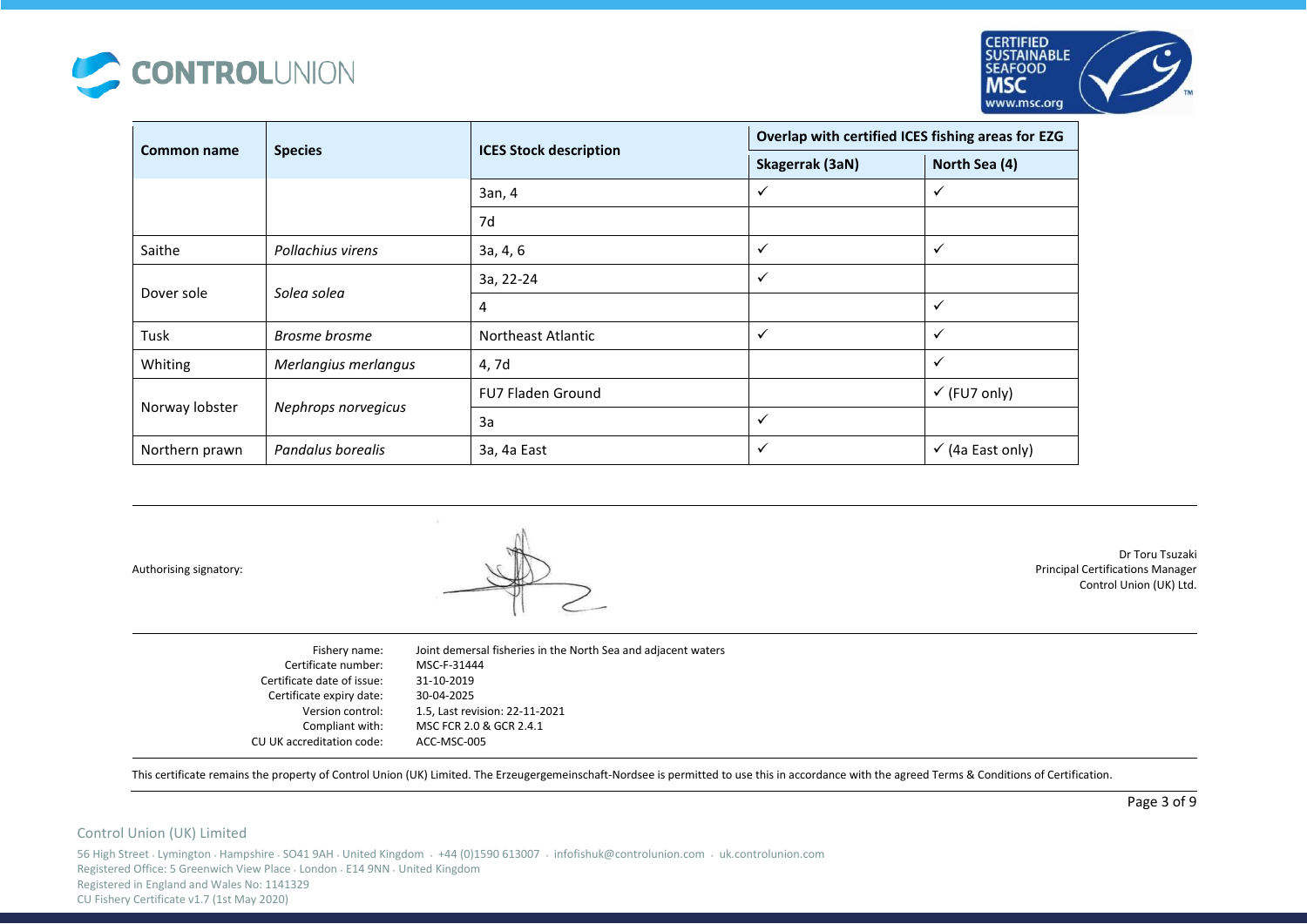



### **EZG GEOGRAPHICAL RANGE AND METHODS OF CAPTURE COVERED BY THE SCOPE OF THIS CERTIFICATE:**

| <b>Method of capture</b>                                                                                                 | Skagerrak (3aN) | North Sea (4) |
|--------------------------------------------------------------------------------------------------------------------------|-----------------|---------------|
| TR: Demersal otter trawl (Skagerrak/Kattegat rules = 120 mm or 90 mm w/ separator grid or<br>very large mesh escapement) |                 |               |
| TR1: Demersal otter trawl or Danish seine or flyshooter or twinrig, mesh size > 100 mm                                   |                 |               |
| SN: Set net (gill net, trammel net)                                                                                      |                 |               |

Authorising signatory:



Dr Toru Tsuzaki Principal Certifications Manager Control Union (UK) Ltd.

| Joint demersal fisheries in the North Sea and adjacent waters |
|---------------------------------------------------------------|
| MSC-F-31444                                                   |
| 31-10-2019                                                    |
| 30-04-2025                                                    |
| 1.5, Last revision: 22-11-2021                                |
| MSC FCR 2.0 & GCR 2.4.1                                       |
| ACC-MSC-005                                                   |
|                                                               |

This certificate remains the property of Control Union (UK) Limited. The Erzeugergemeinschaft-Nordsee is permitted to use this in accordance with the agreed Terms & Conditions of Certification.

### Control Union (UK) Limited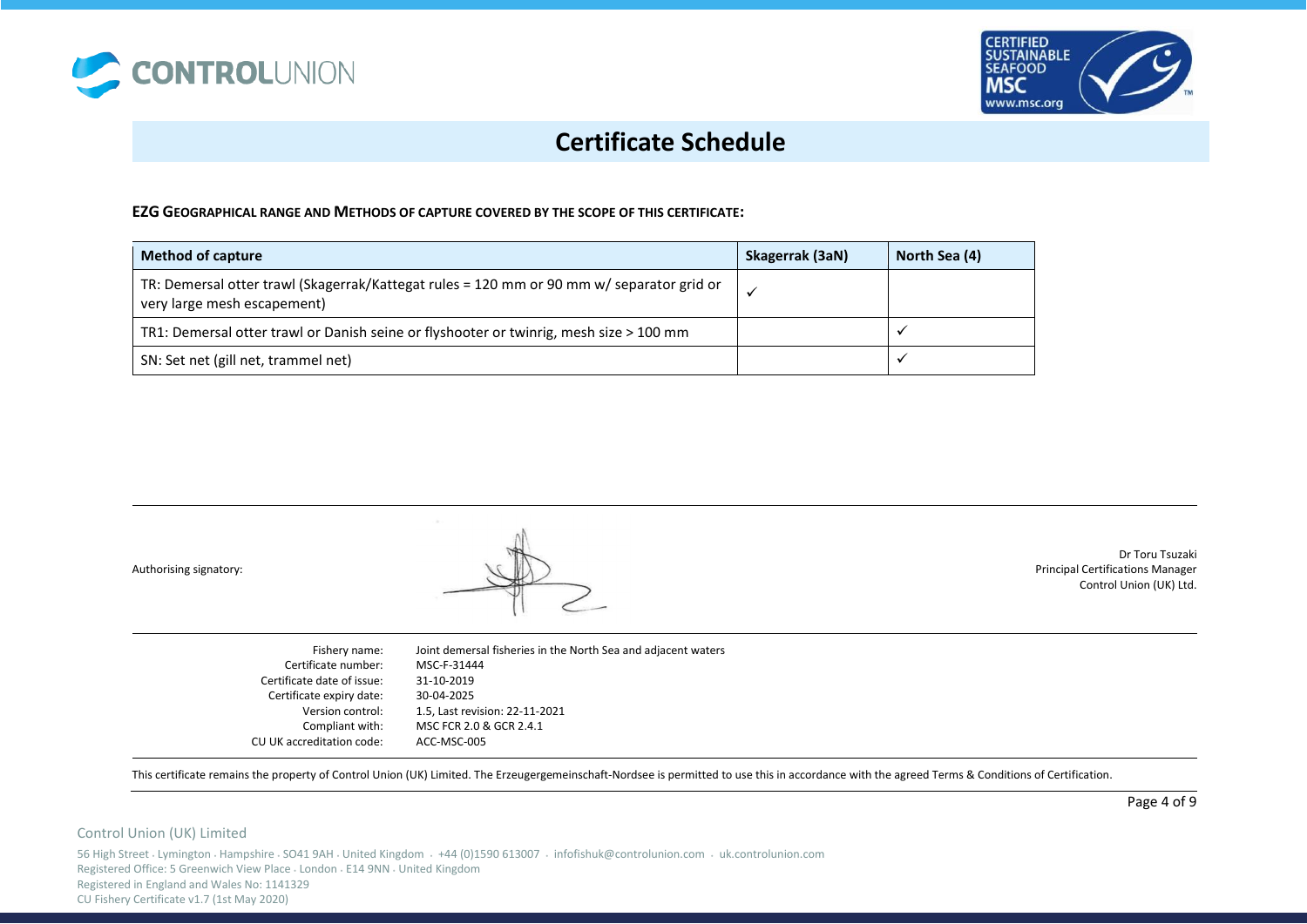



**CLIENT GROUP:** 

EZG member vessels. See Schedule below for vessel list.

**PARTIES OR CATEGORIES OF PARTIES ENTITLED TO USE THE CERTIFICATE:** 

None. There are no other eligible fishers.

**\*Note on suspension 3an, 4, 7d cod: the stock was suspended on 31 October 2019 following self-suspension by the collective Client Groups for this fishery ([https://fisheries.msc.org/en/fisheries/joint-demersal-fisheries-in-the-north-sea-and-adjacent-waters/@@assessments\)](https://fisheries.msc.org/en/fisheries/joint-demersal-fisheries-in-the-north-sea-and-adjacent-waters/@@assessments). If the certification status of either stock changes, this certificate will be re-issued.** 

Authorising signatory:



Dr Toru Tsuzaki Principal Certifications Manager Control Union (UK) Ltd.

| Fishery name:              | Joint demersal fisheries in the North Sea and adjacent waters |
|----------------------------|---------------------------------------------------------------|
| Certificate number:        | MSC-F-31444                                                   |
| Certificate date of issue: | 31-10-2019                                                    |
| Certificate expiry date:   | 30-04-2025                                                    |
| Version control:           | 1.5, Last revision: 22-11-2021                                |
| Compliant with:            | MSC FCR 2.0 & GCR 2.4.1                                       |
| CU UK accreditation code:  | ACC-MSC-005                                                   |

This certificate remains the property of Control Union (UK) Limited. The Erzeugergemeinschaft-Nordsee is permitted to use this in accordance with the agreed Terms & Conditions of Certification.

### Control Union (UK) Limited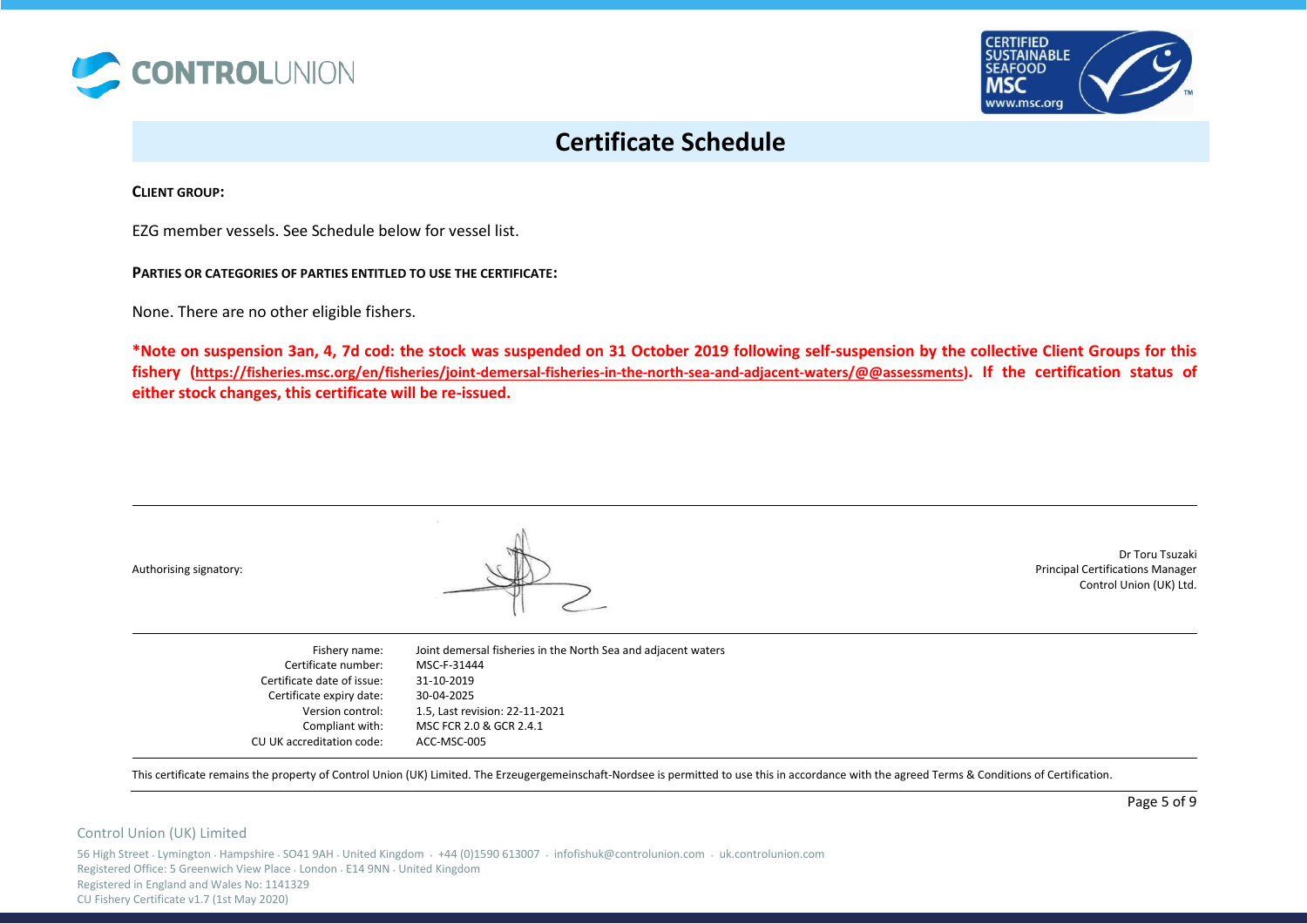



The point(s) at which fish and fish products may enter a Chain of Custody:

The certified target species and stocks, caught in accordance with the method of capture/geographical area combinations and by the Client Group vessels covered by the scope of this certificate, as listed in the Certificate Schedule above, are eligible to enter further certified chains of custody (CoC) and be sold as MSC certified or carry the MSC ecolabel from the following points:

- Where product is sold through auctions, CoC should commence from the point of 1st sale.
- Where product is sold directly from the vessels, CoC should commence from the point of landing.

All parties wishing to sell MSC certified fish that has been purchased from this fishery will therefore require their own MSC Chain of Custody (CoC) certification, at which point the product shall be eligible to carry the MSC logo.



Dr Toru Tsuzaki Principal Certification Manager Control Union (UK) Ltd.

Fishery name: Certificate number: Certificate date of issue: Certificate expiry date: Version control: Compliant with: CU UK accreditation code: Joint demersal fisheries in the North Sea and adjacent waters MSC-F-31444 31-10-2019 30-04-2025 1.5, Last revision: 22-11-2021 MSC FCR 2.0 & GCR 2.4.1 ACC-MSC-005

This certificate remains the property of Control Union (UK) Limited. The Erzeugergemeinschaft-Nordsee is permitted to use this in accordance

with the agreed Terms & Conditions of Certification.

### Control Union (UK) Limited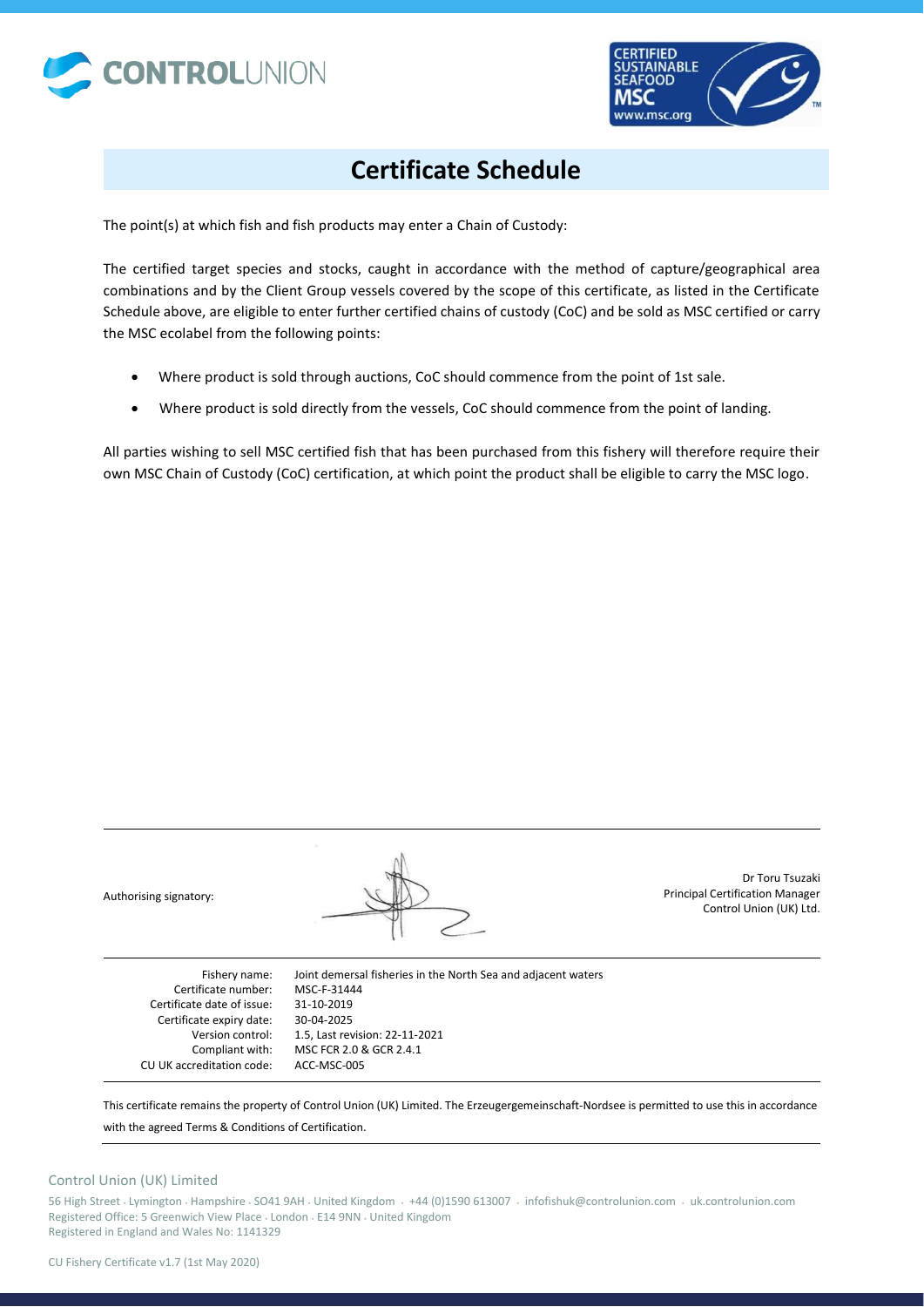



**The list of eligible auction sites is as follows:** 

| <b>Auction</b>                          | <b>Details</b>                                          |  |
|-----------------------------------------|---------------------------------------------------------|--|
| <b>Denmark</b>                          |                                                         |  |
| Danske Fiskeauktioner A/S (Thyborøn)    | Havnegade 15 - 2. sal - Postbox 13 - DK - 7680 Thyborøn |  |
| Danske Fiskeauktioner A/S (Hvide Sande) | Rødspættevej 3 - DK - 6960 Hvide Sande                  |  |
| Danske Fiskeauktioner A/S (Thorsminde)  | Vesthavnen 7 - Thorsminde - DK - 6990 Ulfborg           |  |
| <b>Hanstholm Fiskeauktion</b>           | Auktionsgade 11 - 7730 Hanstholm                        |  |
| Skagen Fiskeauktion                     | Auktionsvej 10 - 9990 Skagen                            |  |
| Fiskeauktion Nord (Hirtshals)           | Norgeskajen 7 - 9850 Hirtshals                          |  |
| Fiskeauktion Nord (Strandby)            | Auktionskaj 7, 1. th, 9970 Strandby                     |  |
| Fiskeauktion Danmark A/S - Gilleleje    | Havnen 6 - DK - 3250 Gilleleje                          |  |
| Sweden                                  |                                                         |  |
| Göteborg Fiskauktion                    | Fiskhamnen, 414 58 Göteborg                             |  |
| Smögens Fiskauktion                     | Fiskhamnsgatan 31, 456 51 Smögen, Sweden                |  |
| <b>The Netherlands</b>                  |                                                         |  |
| Visafslag Hollands Noorden              | Havenkade 1, 1779 GS Den Oever                          |  |
| Visafslag Hollands Noorden              | Het Nieuwe Diep 27b, 1781 AD Den Helder                 |  |
| Garnalenafslag Zoutkamp                 | Reitdiepskade 22, 9974 PJ Zoutkamp                      |  |
| Zeeuwse Visveiling Vlissingen           | Binnenhaven 11, 4382 NT Vlissingen                      |  |

Authorising signatory:



Dr Toru Tsuzaki Principal Certification Manager Control Union (UK) Ltd.

| Fishery name:              | Joint demersal fisheries in the North Sea and adjacent waters |
|----------------------------|---------------------------------------------------------------|
| Certificate number:        | MSC-F-31444                                                   |
| Certificate date of issue: | 31-10-2019                                                    |
| Certificate expiry date:   | 30-04-2025                                                    |
| Version control:           | 1.5, Last revision: 22-11-2021                                |
| Compliant with:            | MSC FCR 2.0 & GCR 2.4.1                                       |
| CU UK accreditation code:  | ACC-MSC-005                                                   |

This certificate remains the property of Control Union (UK) Limited. The Erzeugergemeinschaft-Nordsee is permitted to use this in accordance

with the agreed Terms & Conditions of Certification.

## Control Union (UK) Limited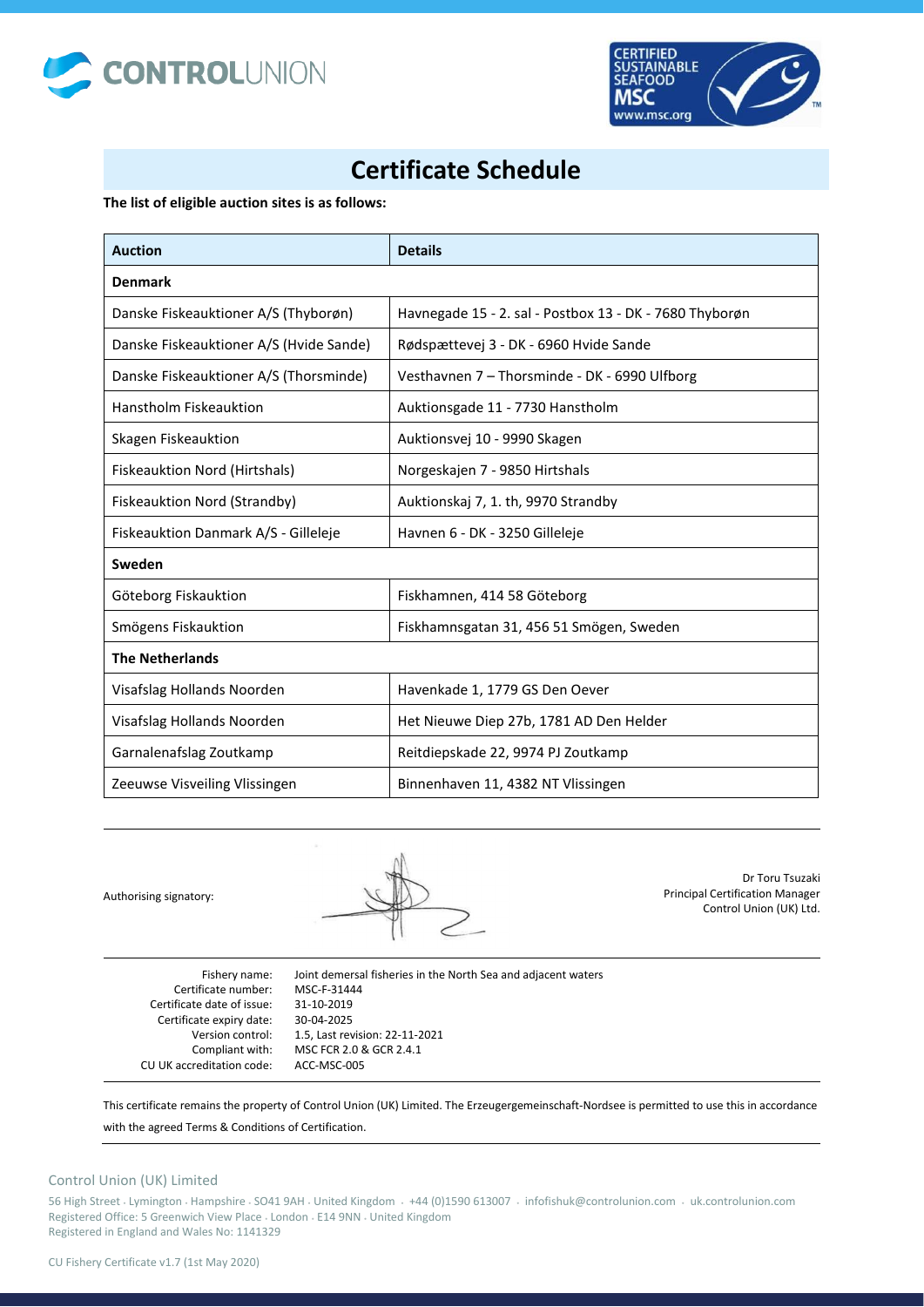



| <b>Auction</b>                        | <b>Details</b>                           |  |
|---------------------------------------|------------------------------------------|--|
| Hollandse Visveiling IJ muiden BV     | Halkade 4, 1976 DC IJmuiden              |  |
| Visveiling Urk BV - locatie Harlingen | Nieuwe Vissershaven 25, 8861NX Harlingen |  |
| Visafslag Lauwersoog B.V.             | Haven 1, 9976 VN Lauwersoog              |  |
| Visafslag Scheveningen BV             | Visafslagweg 1, 2583 DM Den Haag         |  |
| Visafslag Stellendam BV               | Meester Snijderweg 5, 3251 LJ Stellendam |  |
| Visveiling Colijnsplaat BV            | Visserijweg 1, 4886 CX Colijnsplaat      |  |
| Visveiling Urk BV                     | Westwal 2, 8321 WG Urk                   |  |
| Zeeuwse Visveiling Breskens           | Kaai 1, 4511 RC Breskens                 |  |
| <b>Belgium</b>                        |                                          |  |
| Vlaamse Visveiling nv                 | Noordzeestraat 201, 8380 Brugge, Belgium |  |

Authorising signatory:

Dr Toru Tsuzaki Principal Certification Manager Control Union (UK) Ltd.

Fishery name: Certificate number: Certificate date of issue: Certificate expiry date: Version control: Compliant with: CU UK accreditation code: Joint demersal fisheries in the North Sea and adjacent waters MSC-F-31444 31-10-2019 30-04-2025 1.5, Last revision: 22-11-2021 MSC FCR 2.0 & GCR 2.4.1 ACC-MSC-005

This certificate remains the property of Control Union (UK) Limited. The Erzeugergemeinschaft-Nordsee is permitted to use this in accordance

with the agreed Terms & Conditions of Certification.

## Control Union (UK) Limited